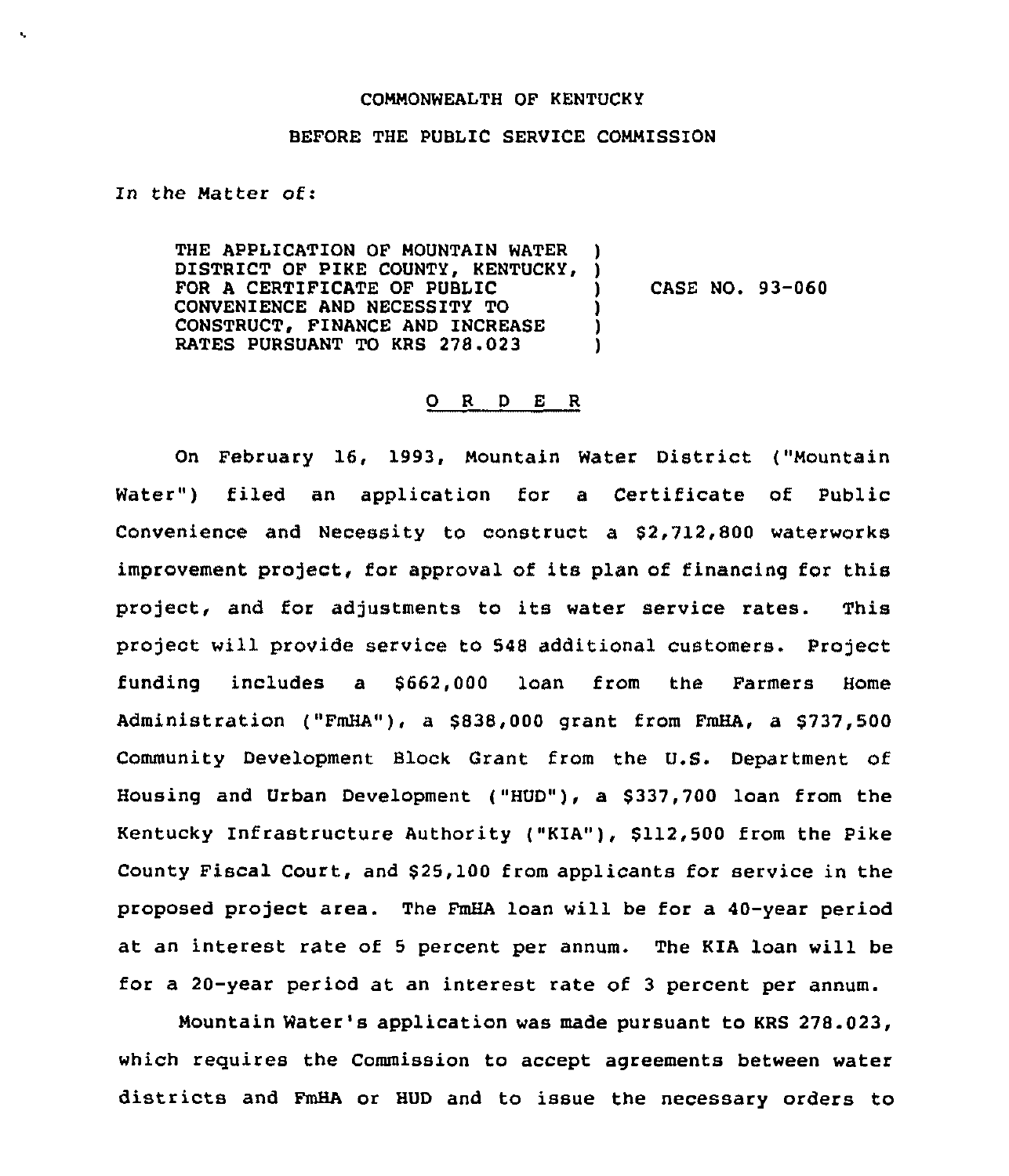implement the terms of such agreements within 30 days of satisfactory completion of the minimum filing requirements. Given that minimum filing requirements were met in this case on February 16, 1993, KRS 278.023 does not grant the Commission any discretionary authority to modify or reject any portion of this agreement.

IT IS THEREFORE ORDERED that:

1. Mountain Water is hereby granted <sup>a</sup> Certificate of Public Convenience and Necessity for the proposed construction project.

2. Nountain Water's proposed plan of financing is accepted.

3. Nountain Water shall file <sup>a</sup> copy of the "as-built" drawings and a certified statement that the construction has been satisfactorily completed in accordance with the contract plans and specifications within 60 days of the substantial completion of the construction certificated herein.

4. The rates set out in Appendix A, which is attached hereto and incorporated herein, are the rates approved for service rendered on and after the date of this Order.

5. Mountain Water shall submit its revised tariff setting out the rates in Appendix <sup>A</sup> within 30 days of the date of this Order.

6. Mountain Water shall monitor the adequacies of the expanded water distribution system after construction. If the level of service is inadequate or declining or the pressure to any customer falls outside the requirements of 807 KAR 5:066, Section 5(1), Mountain Water shall take immediate action to bring the system into compliance with Commission regulations.

$$
-2-
$$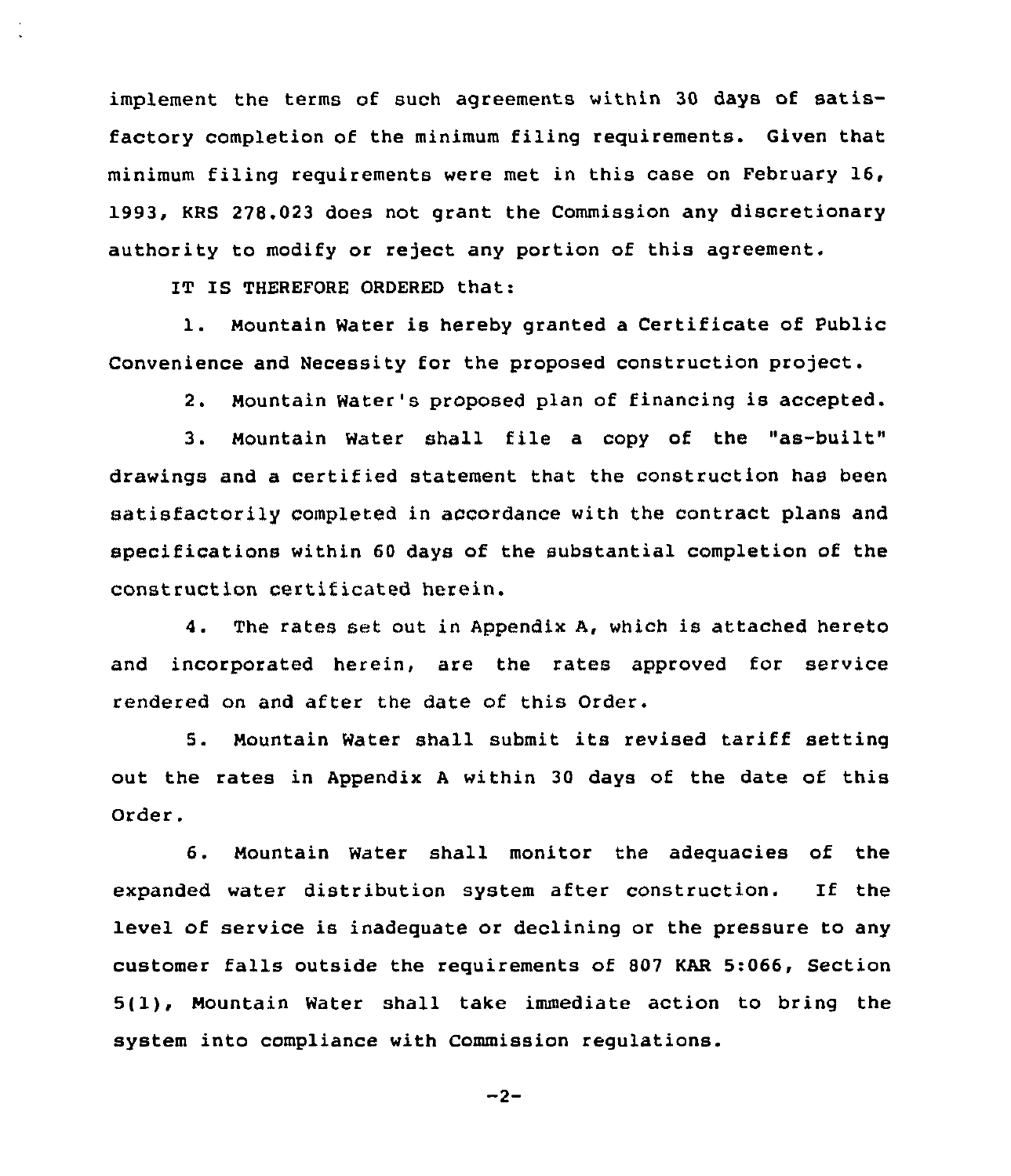Nothing contained herein shall be deemed a warranty of the Commonwealth of Kentucky, or any agency thereof. of the financing herein accepted.

Done at Frankfort, Kentucky, this 11th day of March, 1993.

PUBLIC SERVICE COMMISSION

**Chairman** 

Vice Chairman

Commission

ATTEST:

 $\ddot{\cdot}$ 

Executiv  $\bigoplus$ Directo  $M$  ill